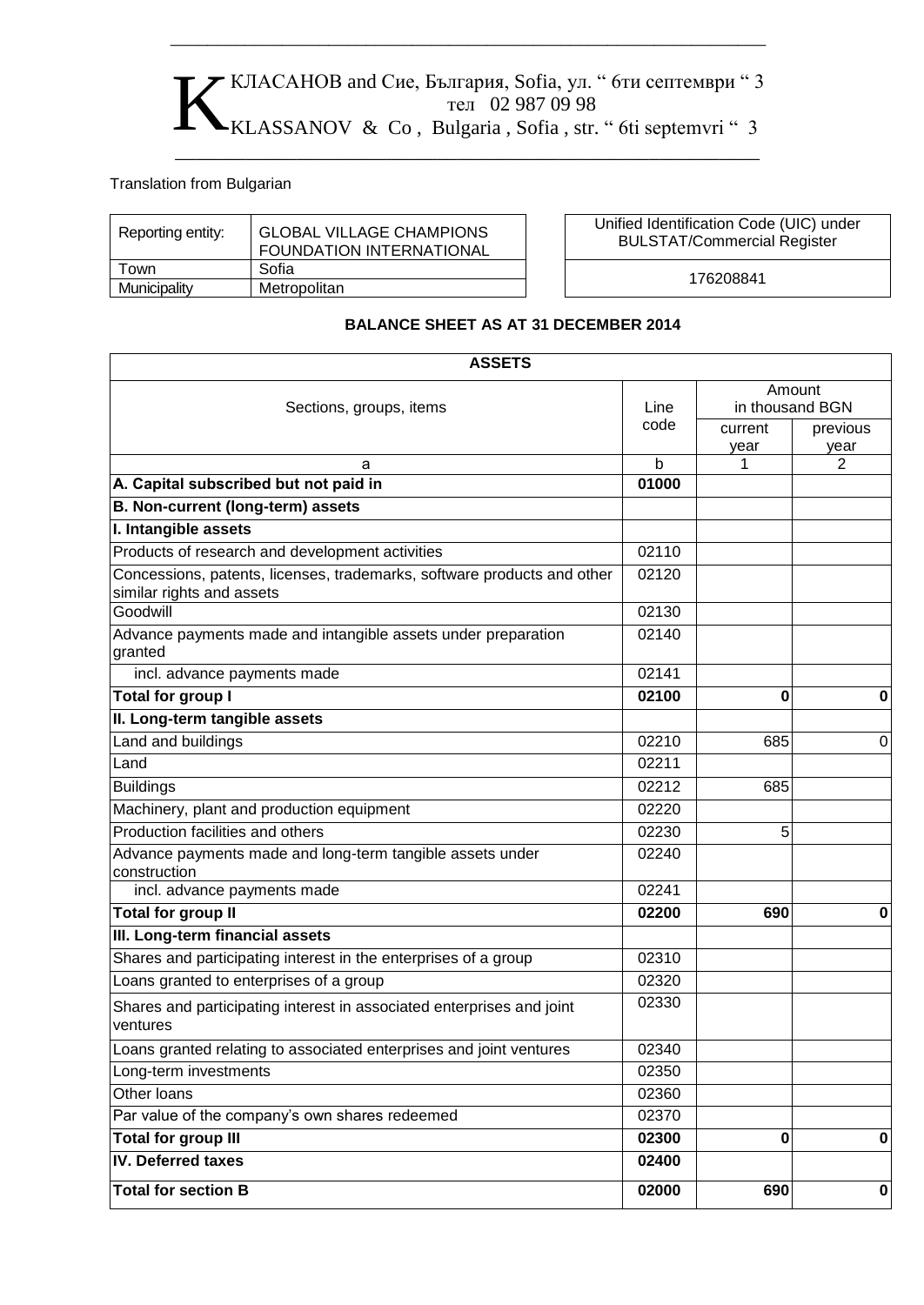| <b>ASSETS</b>                                                        |       |                 |              |
|----------------------------------------------------------------------|-------|-----------------|--------------|
|                                                                      |       | Amount          |              |
| Sections, groups, items                                              | Line  | in thousand BGN |              |
|                                                                      | code  | current         | previous     |
|                                                                      |       | year            | year         |
| a                                                                    | b     | 1               | $\mathbf{2}$ |
| C. Current (short-term) assets                                       |       |                 |              |
| I. Inventories                                                       |       |                 |              |
| Raw stuff and materials                                              | 03110 |                 |              |
| Work in progress                                                     | 03120 |                 |              |
| incl. young cattle and cattle for fattening and reproduction         | 03121 |                 |              |
| Products and goods                                                   | 03130 | 0               | 0            |
| Products                                                             | 03131 |                 |              |
| Goods                                                                | 03132 |                 |              |
| Advance payments made                                                | 03140 |                 |              |
| <b>Total for group I</b>                                             | 03100 | 0               | 0            |
| <b>II. Receivables</b>                                               |       |                 |              |
| Receivables from clients and suppliers                               | 03210 |                 |              |
| incl. those existing for more than 1 year                            | 03211 |                 |              |
| Receivables from enterprises of a group                              | 03220 |                 |              |
| incl. those existing for more than 1 year                            | 03221 |                 |              |
| Receivables connected with associated enterprises and joint ventures | 03230 |                 |              |
| incl. those existing for more than 1 year                            | 03231 |                 |              |
| Other receivables                                                    | 03240 | 18              |              |
| incl. those existing for more than 1 year                            | 03241 |                 |              |
| <b>Total for group II</b>                                            | 03200 | 18              | 0            |
| <b>III. Investments</b>                                              |       |                 |              |
| Shares and participating interest in enterprises of a group          | 03310 |                 |              |
| Par value of the company's own shares redeemed                       | 03320 |                 |              |
| Other investments                                                    | 03330 |                 |              |
| <b>Total for group III</b>                                           | 03300 | 0               | $\bf{0}$     |
| IV. Cash                                                             |       |                 |              |
| Till cash and accounts within the country                            | 03410 | 46              | 65           |
| Till cash in BGN                                                     | 03411 | 20              | 5            |
| Till cash in foreign currency (equivalence in BGN)                   | 03412 | 17              |              |
| <b>Current accounts</b>                                              | 03413 | 9               | 60           |
| <b>Blocked cash</b>                                                  | 03414 |                 |              |
| Cash equivalents                                                     | 03415 |                 |              |
| Till cash and accounts abroad                                        | 03420 | $\overline{2}$  | 0            |
| Till cash in BGN                                                     | 03421 |                 |              |
| Till cash in foreign currency                                        | 03422 |                 |              |
| Current accounts in foreign currency                                 | 03423 |                 |              |
| Blocked cash in foreign currency                                     | 03424 |                 |              |
| <b>Total for group IV</b>                                            | 03400 | 48              | 65           |
| <b>Total for section C</b>                                           | 03000 | 66              | 65           |
| <b>D. Deferred expenses</b>                                          | 04000 |                 |              |
| Amount of the asset (A+B+C+D)                                        | 04500 | 756             | 65           |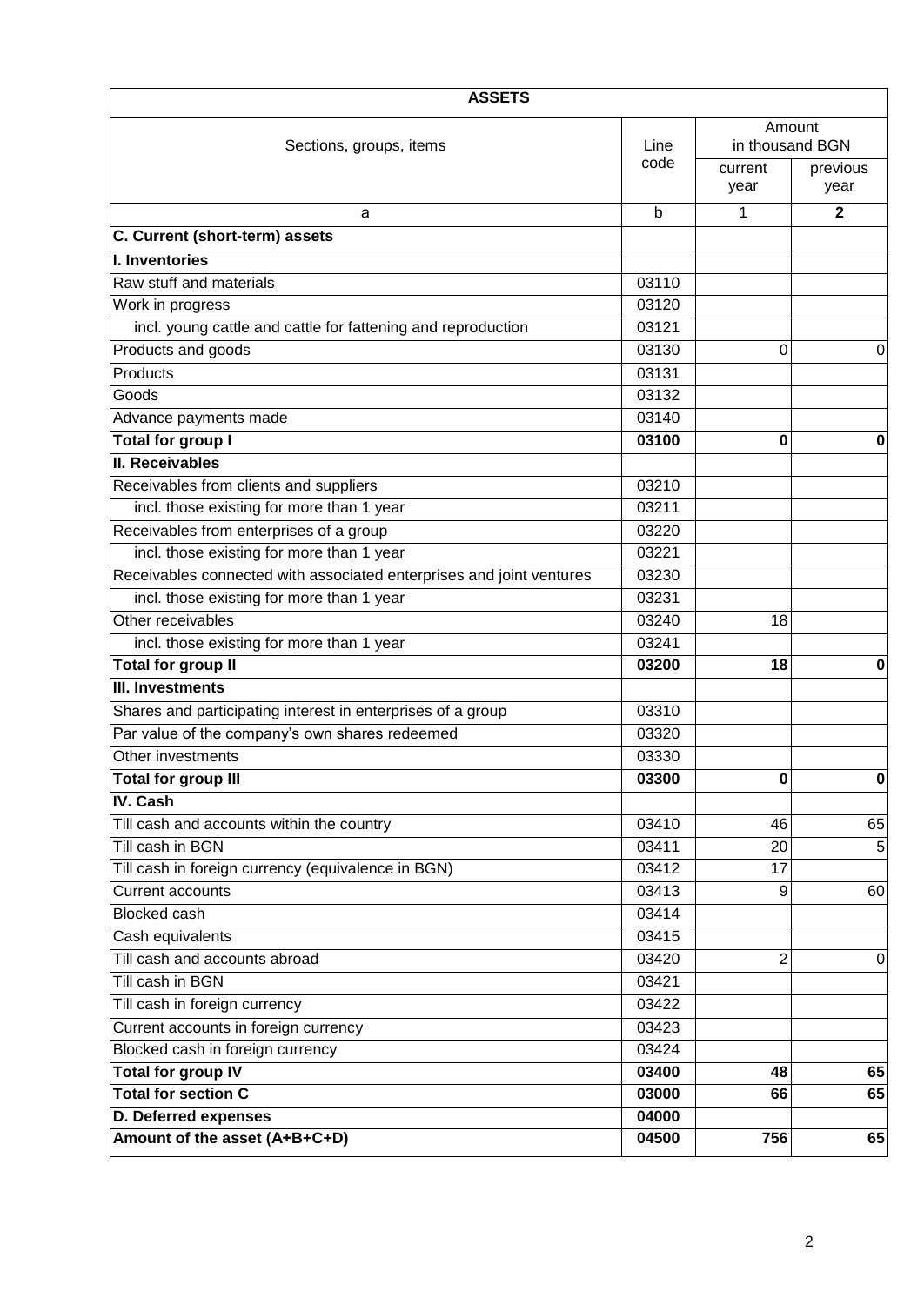| <b>LIABILITIES</b>                                                 |       |                        |                  |
|--------------------------------------------------------------------|-------|------------------------|------------------|
| Sections, groups, items                                            | Line  | Amount in thousand BGN |                  |
|                                                                    | code  | current<br>year        | previous<br>year |
| a                                                                  | b     | 1                      | 2                |
| A. Equity                                                          |       |                        |                  |
| I. Subscribed capital                                              | 05100 | 0                      | 0                |
| Share capital                                                      | 05110 | 0                      | $\mathbf 0$      |
| Shares listed on the financial markets                             | 05111 |                        |                  |
| Shares not listed on the financial markets                         | 05112 |                        |                  |
| Other types of subscribed capital                                  | 05120 |                        |                  |
| II. Issue premiums                                                 | 05200 |                        |                  |
| III. Reserve from subsequent evaluations                           | 05300 |                        |                  |
| incl. reserve from subsequent evaluations of financial instruments | 05310 |                        |                  |
| <b>IV. Reserves</b>                                                |       |                        |                  |
| Statutory reserves                                                 | 05410 |                        |                  |
| Reserve connected with the company's own shares redeemed           | 05420 |                        |                  |
| Reserve in accordance with the statutory act                       | 05430 |                        |                  |
| Other reserves                                                     | 05440 | $-626$                 |                  |
| <b>Total for group IV</b>                                          | 05400 | $-626$                 | $\bf{0}$         |
| V. Accumulated profit (loss) from previous years                   |       |                        |                  |
| Undistributed profit                                               | 05510 |                        |                  |
| Loss not covered                                                   | 05520 |                        |                  |
| Total for group V                                                  | 05500 | 0                      | $\bf{0}$         |
| VI. Current profit (loss)                                          | 05600 |                        |                  |
| <b>Total for section A</b>                                         | 05000 | $-626$                 | $\bf{0}$         |
| <b>B. Provisions and similar liabilities</b>                       |       |                        |                  |
| Provisions for pensions and other similar liabilities              | 06100 |                        |                  |
| Provisions for taxes                                               | 06200 |                        |                  |
| incl. deferred taxes                                               | 06210 |                        |                  |
| Other provisions and similar liabilities                           | 06300 |                        |                  |
| <b>Total for section B</b>                                         | 06000 | 0                      | $\bf{0}$         |
| <b>C. Payables</b>                                                 |       |                        |                  |
| Debenture loans, the convertible ones being separately specified   | 07100 | 0                      | 0                |
| Existing for less than 1 year                                      | 07101 |                        |                  |
| Existing for more than 1 year                                      | 07102 |                        |                  |
| Including:                                                         |       |                        |                  |
| Convertible debenture loans                                        | 07110 | 0                      | 0                |
| Existing for less than 1 year                                      | 07111 |                        |                  |
| Existing for more than 1 year                                      | 07112 |                        |                  |
| Payables to financial enterprises                                  | 07200 | 0                      | 0                |
| Existing for less than 1 year                                      | 07201 |                        |                  |
| Existing for more than 1 year                                      | 07202 |                        |                  |
| Advance payments received                                          | 07300 | $\mathbf 0$            | $\mathbf 0$      |
| Existing for less than 1 year                                      | 07301 |                        |                  |
| Existing for more than 1 year                                      | 07302 |                        |                  |
| Payables to suppliers                                              | 07400 | 98                     | 4                |
| Existing for less than 1 year                                      | 07401 | 98                     | 4                |
| Existing for more than 1 year                                      | 07402 |                        |                  |
|                                                                    |       |                        |                  |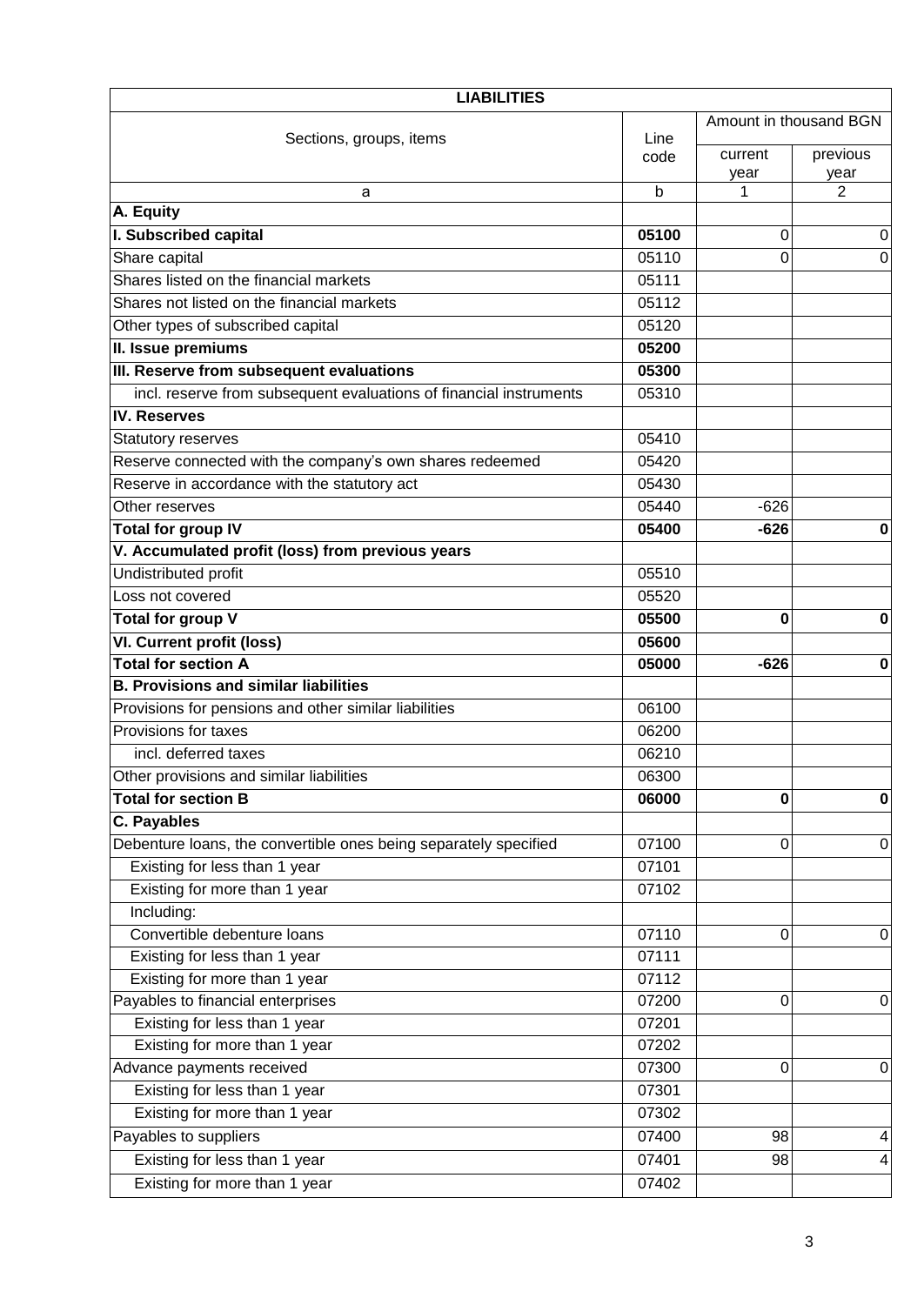| <b>LIABILITIES</b>                                             |              |                        |                  |
|----------------------------------------------------------------|--------------|------------------------|------------------|
|                                                                |              | Amount in thousand BGN |                  |
| Sections, groups, items                                        | Line<br>code | current<br>year        | previous<br>year |
| a                                                              | b            | 1                      | $\overline{2}$   |
| Payables relating to policies                                  | 07500        | 0                      | 0                |
| Existing for less than 1 year                                  | 07501        |                        |                  |
| Existing for more than 1 year                                  | 07502        |                        |                  |
| Payables to enterprises of a group                             | 07600        | 0                      | 0                |
| Existing for less than 1 year                                  | 07601        |                        |                  |
| Existing for more than 1 year                                  | 07602        |                        |                  |
| Payables relating to associated enterprises and joint ventures | 07700        | 0                      | 0                |
| Existing for less than 1 year                                  | 07701        |                        |                  |
| Existing for more than 1 year                                  | 07702        |                        |                  |
| Other payables                                                 | 07800        | 1 2 8 4                | 61               |
| Existing for less than 1 year                                  | 07801        | 1 2 8 4                | 1                |
| Existing for more than 1 year                                  | 07802        |                        | 60               |
| including:                                                     |              |                        |                  |
| To the personnel                                               | 07810        | 3                      | 0                |
| Existing for less than 1 year                                  | 07811        | 3                      |                  |
| Existing for more than 1 year                                  | 07812        |                        |                  |
| Social security payables                                       | 07820        | $\overline{2}$         | 1                |
| Existing for less than 1 year                                  | 07821        | 2                      | 1                |
| Existing for more than 1 year                                  | 07822        |                        |                  |
| Tax payables                                                   | 07830        | 0                      | 0                |
| Existing for less than 1 year                                  | 07831        |                        |                  |
| Existing for more than 1 year                                  | 07832        |                        |                  |
| <b>Total for section B</b>                                     | 07000        | 1 3 8 2                | 65               |
| Existing for less than 1 year                                  | 07001        | 1 3 8 2                | 5                |
| Existing for more than 1 year                                  | 07002        | 0                      | 60               |
| D. Funding and deferred income                                 | 08000        |                        |                  |
| including:                                                     |              |                        |                  |
| Funding                                                        | 08001        |                        |                  |
| Deferred income                                                | 08002        |                        |                  |
| Amount of liabilities (A+B+C+D)                                | 08500        | 756                    | 65               |

| Manager:   Yank Gerald Barry             |              |
|------------------------------------------|--------------|
| Prepared by:   Polina Ivanova Ivanova    |              |
| (first name, middle name, last name)     | (signature)  |
| Contact person:   Polina Ivanova Ivanova | +35929508336 |
| (first name, middle name, last name)     | (signature)  |
|                                          |              |

Date: April 30, 2015

*(first name, middle name, last name) (signature)*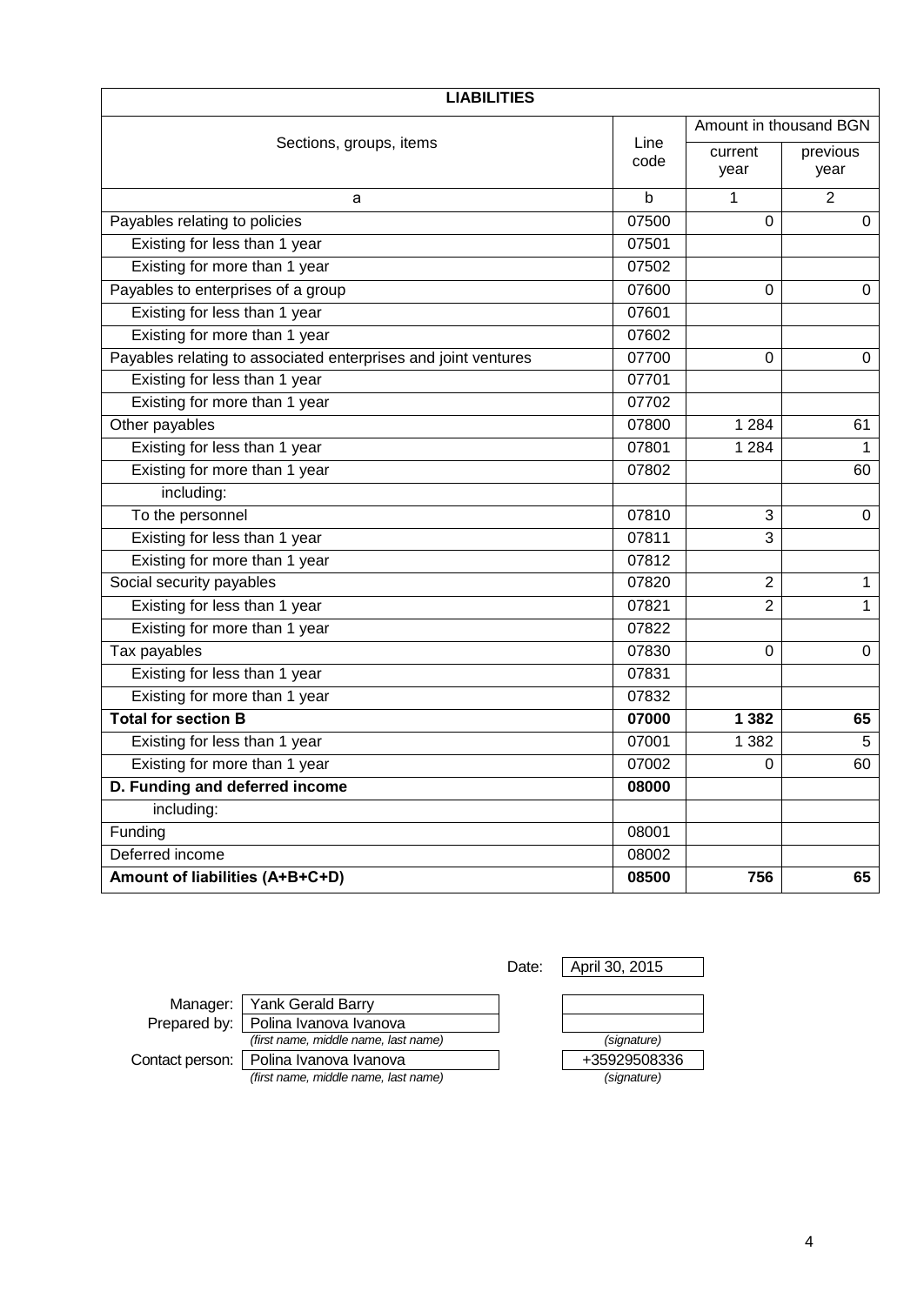| Reporting entity: | <b>GLOBAL VILLAGE CHAMPIONS</b><br><b>FOUNDATION INTERNATIONAL</b> | Unified Identification Code (UIC) under<br><b>BULSTAT/Commercial Register</b> |
|-------------------|--------------------------------------------------------------------|-------------------------------------------------------------------------------|
| own               | Sofia                                                              | 176208841                                                                     |
| Municipality      | Metropolitan                                                       |                                                                               |

# **PROFIT AND LOSS ACCOUNT FOR NON-PROFIT ACTIVITY IN THE YEAR 2014**

| Name of expenses                                                          | Line  | Amount<br>in thousand BGN |          |
|---------------------------------------------------------------------------|-------|---------------------------|----------|
|                                                                           | code  | current                   | previous |
|                                                                           |       |                           |          |
|                                                                           |       | year                      | year     |
| a                                                                         | b     |                           | 2        |
| I. Operating expenses                                                     |       |                           |          |
| A. Expenses on regulated activity                                         |       |                           |          |
| Donations                                                                 | 65511 | 485                       | 6        |
| Other expenses                                                            | 65512 |                           | 47       |
| Total for group A                                                         | 65510 | 485                       | 53       |
| B. Administrative expenses                                                | 65520 | 398                       |          |
| <b>Total for group I</b>                                                  | 65500 | 883                       | 53       |
| <b>II. Financial expenses</b>                                             |       |                           |          |
| Expenses on interest                                                      | 65611 | $\overline{2}$            |          |
| Negative differences resulting from operations involving financial assets | 65612 |                           |          |
| and instruments                                                           |       |                           |          |
| Foreign exchange rate losses                                              | 65613 | 2                         |          |
| Other expenses under financial operations                                 | 65614 | $\overline{c}$            |          |
| Total for group II                                                        | 65600 | 6                         | 0        |
| <b>III. Extraordinary expenses</b>                                        | 65700 |                           |          |
| <b>IV. Business activity loss</b>                                         | 65800 |                           |          |
| V. Total expenses                                                         | 65900 | 889                       | 53       |
| <b>VI. Result</b>                                                         | 65950 | 0                         | $\Omega$ |
| <b>TOTAL (Total expenses + VI)</b>                                        | 65990 | 889                       | 53       |

| Name of revenues                                                   | Line  | Amount<br>in thousand BGN |              |
|--------------------------------------------------------------------|-------|---------------------------|--------------|
|                                                                    | code  | current                   | previous     |
|                                                                    |       | year                      | vear         |
| a                                                                  | b     | 1                         | 2            |
| I. Operating revenues                                              |       |                           |              |
| A. Revenues from regulated activity                                |       |                           |              |
| Revenues from conditional donations                                | 66511 |                           |              |
| Revenues from unconditional donations                              | 66512 |                           |              |
| Membership fee                                                     | 66513 |                           |              |
| Other revenues                                                     | 66514 |                           | 53           |
| Total for group I                                                  | 66500 | 0                         | 53           |
| II. Financial revenues                                             |       |                           |              |
| Revenues from interest                                             | 66611 | 6                         |              |
| Revenues from investments in other businesses                      | 66612 |                           |              |
| Positive differences resulting from operations involving financial | 66613 |                           |              |
| assets and instruments                                             |       |                           |              |
| Foreign exchange rate gains                                        | 66614 |                           |              |
| Other revenues under financial operations                          | 66615 |                           |              |
| <b>Total for group II</b>                                          | 66600 | 6                         | 0            |
| <b>III. Extraordinary revenues</b>                                 | 66700 |                           |              |
| IV. Business activity profit                                       | 66800 |                           |              |
| V. Total revenues                                                  | 66900 | 6                         | 53           |
| <b>VI. Result</b>                                                  | 66950 | 883                       | $\mathbf{0}$ |
| <b>TOTAL (Total revenues + VI)</b>                                 | 66990 | 889                       | 53           |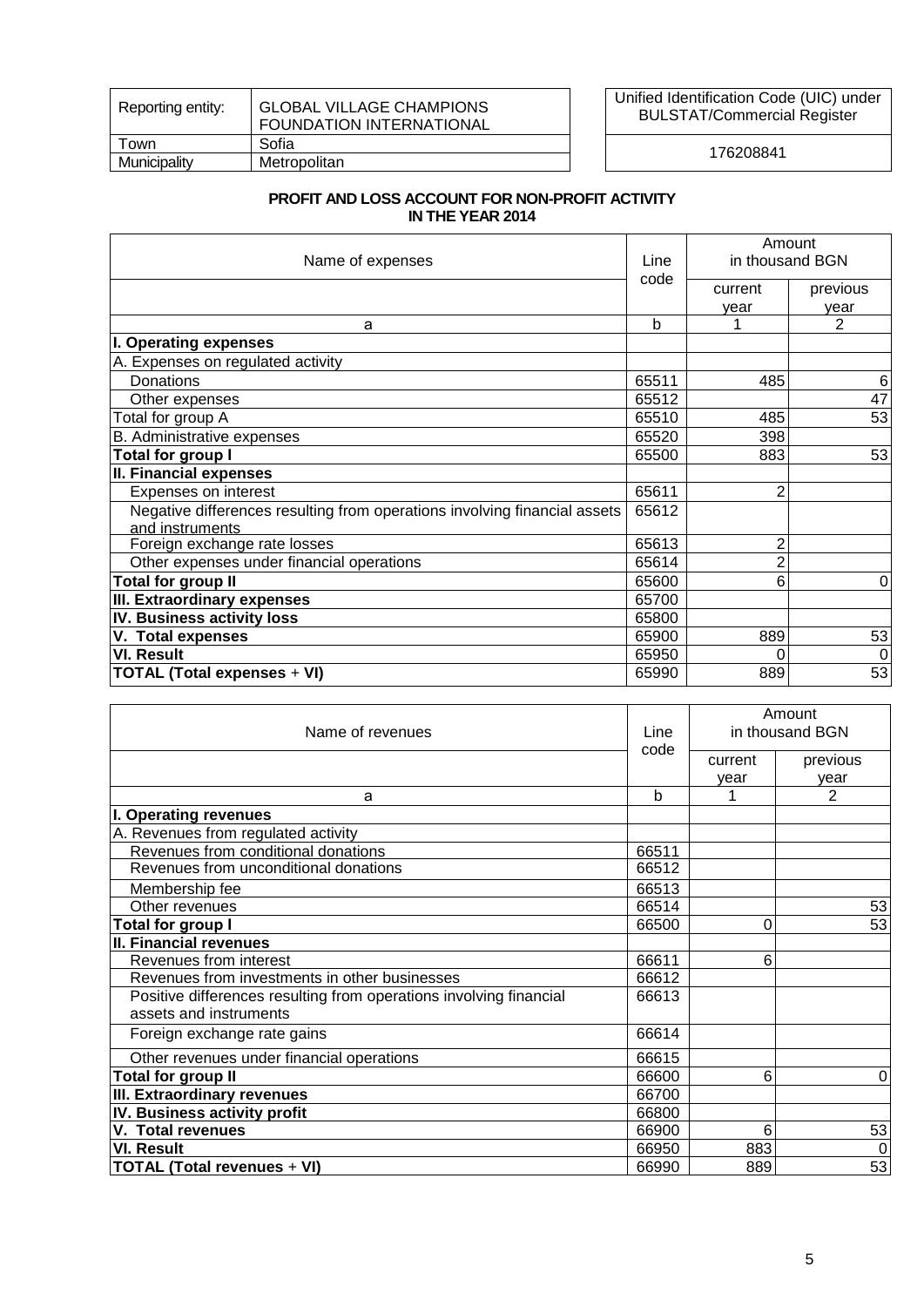# **REPORT ON ADMINISTRATIVE EXPENSES BY TYPES; REVENUES AND EXPENSES RELATED TO DONATIONS IN THE YEAR 2014**

|                                                           |           | (Thousand BGN)                     |
|-----------------------------------------------------------|-----------|------------------------------------|
| <b>Types</b>                                              | Line code | Amount<br>reported for the<br>year |
| a                                                         | b         | 1                                  |
| <b>Administrative expenses</b>                            | 60000     | 398                                |
| <b>Expenses on materials</b>                              | 60100     | 65                                 |
| Stationery                                                | 60110     |                                    |
| Fuel and lubricants                                       | 60120     |                                    |
| Spare parts and equipment                                 | 60130     |                                    |
| Other                                                     | 60140     | 65                                 |
| <b>Expenses on hired services</b>                         | 60200     | 212                                |
| including:                                                |           |                                    |
| Insurance                                                 | 60210     |                                    |
| incl. social security contributions                       | 60211     |                                    |
| Taxes and fees                                            | 60220     |                                    |
| incl. property tax and vehicle tax                        | 60221     |                                    |
| Amounts paid under freelance contracts and royalties      | 60230     |                                    |
| Rents                                                     | 60240     | 47                                 |
| <b>Communication services</b>                             | 60250     |                                    |
| Rented vehicles                                           | 60260     | 30                                 |
| Lighting, heating                                         | 60270     | 18                                 |
| Water                                                     | 60280     | 4                                  |
| Current repair                                            | 60290     |                                    |
| incl. of:                                                 |           |                                    |
| <b>Buildings</b>                                          | 60291     |                                    |
| Plant and equipment                                       | 60292     |                                    |
| Publicity                                                 | 60310     | 68                                 |
| Consultancy activities                                    | 60320     | 45                                 |
| Expenses on services provided by foreign institutions     | 60330     |                                    |
| Expenses on salaries and other remuneration               | 60400     | 109                                |
| <b>Expenses on insurance contributions and allowances</b> | 60500     | 12                                 |
| Social security contributions                             | 60510     | 6                                  |
| <b>Health contributions</b>                               | 60520     | 6                                  |
| Allowances                                                | 60530     |                                    |
| Unemployment fund                                         | 60540     |                                    |
| Other                                                     | 60550     |                                    |
| Other expenses                                            | 60600     | 0                                  |
| Expenses on business trips                                | 60610     |                                    |
| incl. business trips abroad                               | 60611     |                                    |
| Other                                                     | 60620     |                                    |
| incl. depreciation and amortization                       | 60621     |                                    |
| <b>Expenses on donations</b>                              | 60700     | 485                                |
| Donations for private persons                             | 60710     | 423                                |

# **Section I. Administrative expenses by types (code 65520, column 1)**